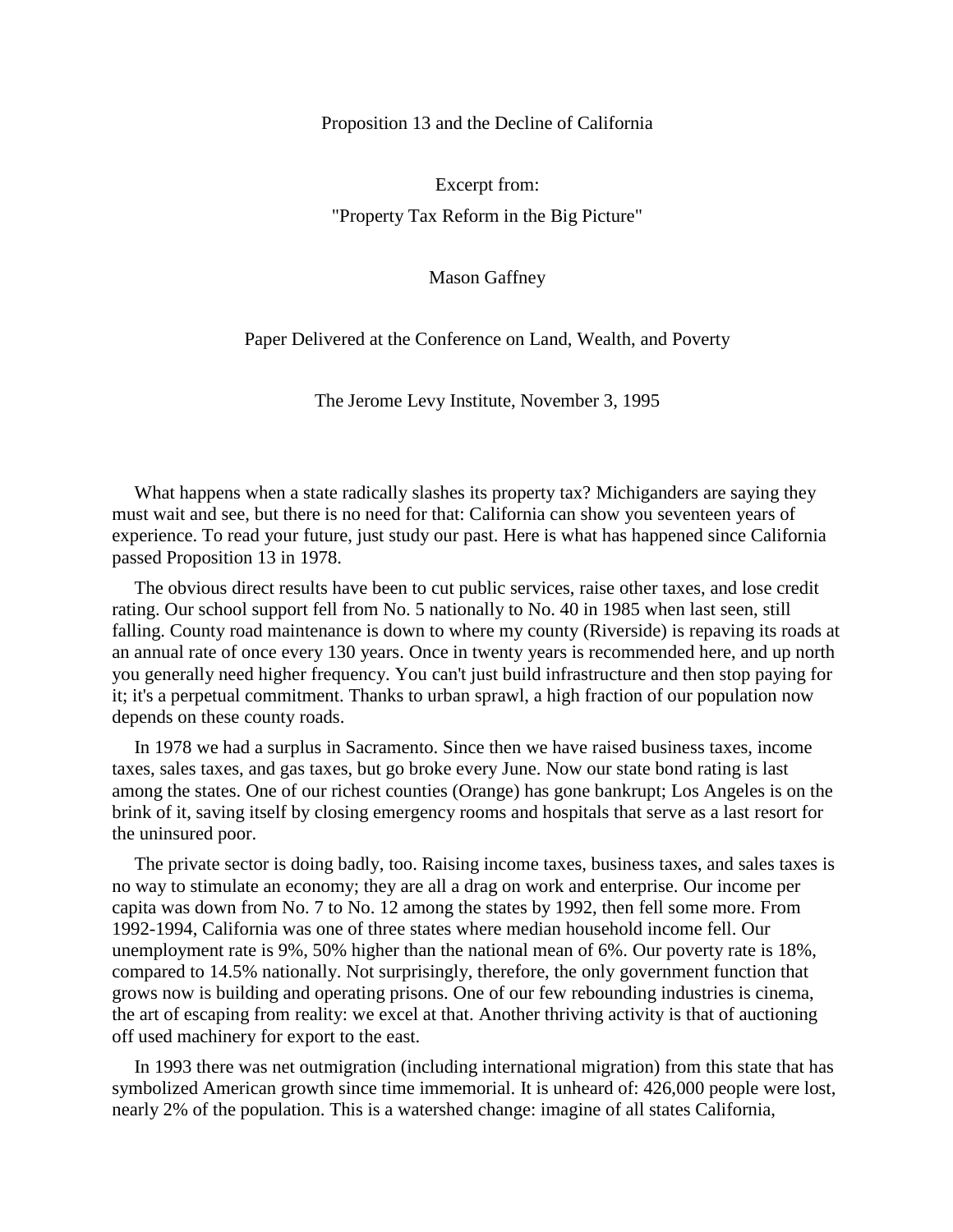America's trendsetter, our El Dorado, the Golden State, our Horn of Plenty, the safety valve for job-seekers and retirees and entrepreneurs from everywhere, the end of the rainbow, losing population! It's almost enough to make a person click off the tube and think.

The fall of our income per capita is greater than appears from the purely monetary measure. Real pay has fallen more, because of the drastic rise of shelter prices. In San Francisco, shelter takes 50% of the median income, with many other cities, especially coastal ones, not far behind. It is unusual to find livable quarters for less than \$600/mo. The median home price rose 163% during the 1980s to \$258,000 (remember that is just the *median*—the mean is higher). These rises are part of the cost of living of all renters and new buyers, a part not fully incorporated in standard CPI measures (for various unworthy reasons too technical to open up now).

Some cities are in desperate straits. San Bernardino in 1976 was chosen an "All-America City, a City on the Go." It went, all right: today, 40% of its people are on welfare.

California has always been earthquake country, but has always renewed itself, routinely. It was different after the Northridge quake in the San Fernando Valley, January 1994. This is the upper-middle neighborhood of Los Angeles, but now large pockets of ruined buildings remain, unreconstructed, inhabited only by vagrants and criminals: an instant Bronx West. These blighted sections, ominous portents, spread more blight around them.

It should give one pause. It is, however, if you think about it, the expectable result of what the voters did. They turned property from a functional concept into a sacred one; from a commission to be enterprising, hire people, produce goods, and pay taxes into a welfare entitlement. They rejected the concept of a tax on inert wealth in favor of the rival concept of taxing liquidity and cash flow. The predictable result is to inhibit economic activity, and encourage holding wealth inert and stagnant.

We had a construction boom in the 1980s, but it was not healthy. It was marked by extreme sprawl, and extreme instability. Downtown L.A. was to become a great new financial capital, but now has nearly the highest office vacancy rate in the United States, with of course a high rate of builder bankruptcies. Speculative builders were led on to overbuild, in part, by anticipated higher land rents and prices. This Lorelei effect was magnified by national income tax provisions luring on speculative builders, but we have to ask why California fell harder than other states, even with the object lessons of the oil states in clear view.

David Shulman tersely summarized the distributive effects of Prop. 13 as he left us for Salomon Brothers in Manhattan: "It breached the social compact." Alienation is the result, and the Rodney King riots, arson, and looting are the results of alienation. True, the Watts riots preceded Prop. 13, but they were part of a national epidemic. By 1967 there were riots with arson and looting in seventy or more American cities. The Rodney King riots were endemic to California, and spread over a much wider area of Los Angeles than the Watts riots did. The looters and arsonists were not all black, and the targets were not all white, but mainly Korean-Americans who just happened to be there minding their stores.

Conventional wisdom blames our bust on the end of the Cold War. Surely that is a factor, but as a causal explanation it is too pat, too easy, and ahistorical. Compare today with 1945. Los Angeles' economy depended much more on the Hot War, 1940-1945, than it ever did on the Cold War. Los Angeles' wartime boom had swelled its population as no other great city, 1940-1945. After 1945 the United States pulled the plug on defense spending, more than today. Jane Jacobs,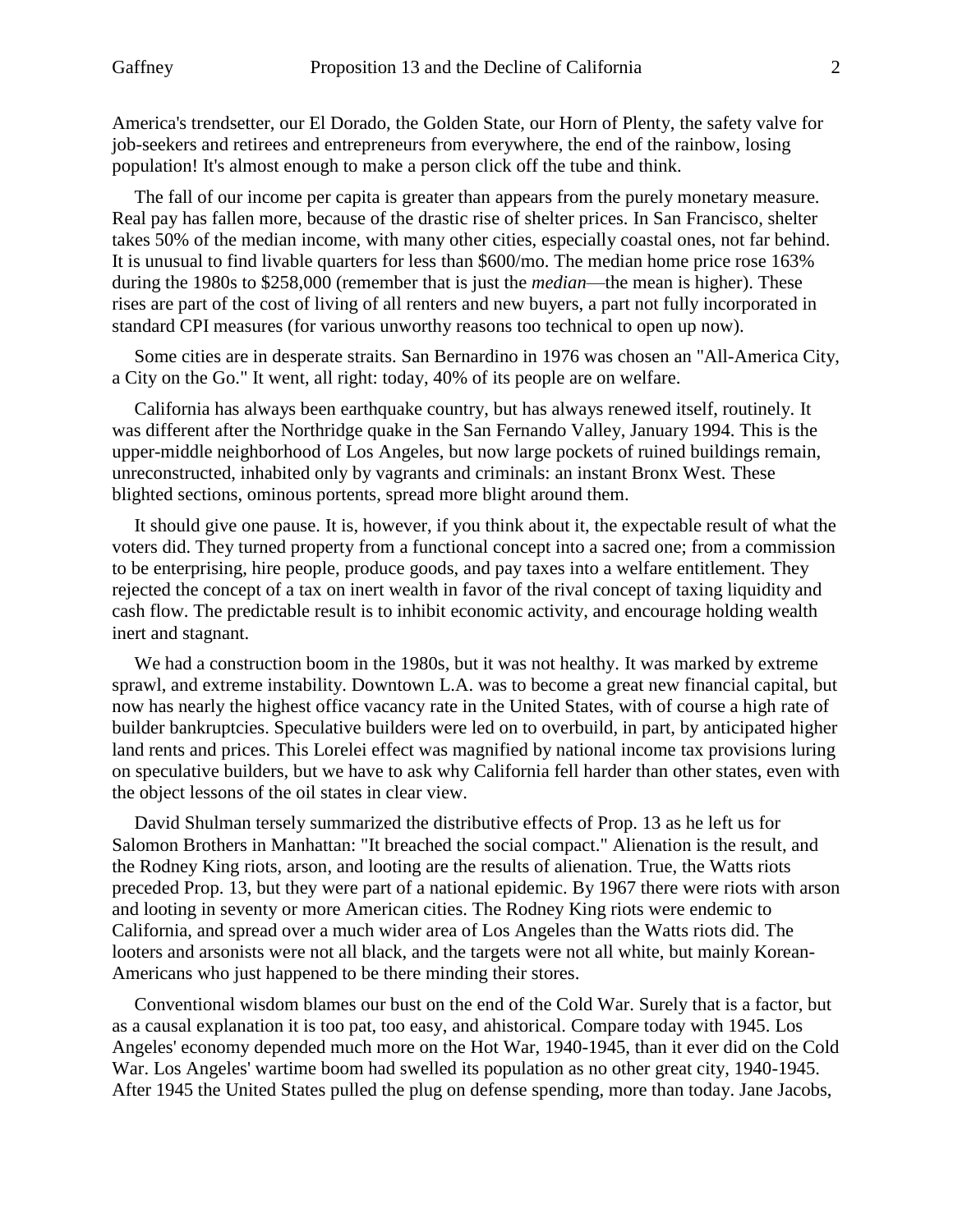in *The Economy of Cities*, tells us what happened to military spending in Los Angeles after 1945: It lost three-fourths of its aircraft workers and 80% of its shipbuilders. It lost its military and naval overseas supply and replacement businesses. Troops stopped funneling through. It got worse: petroleum and cinema and citrus, its traditional exports, all declined.

Pundits then forecast a regional collapse. Yet, regardless, Los Angeles never collapsed, nor missed a beat. The wartime immigrants stayed put here. They formed creative, innovative small businesses in large numbers, giving L.A. its deserved reputation for having the most dynamic, flexible, adaptable industrial base in the nation. Besides exporting goods, L.A. also became more self-contained, providing itself with more of the goods it previously imported. How could this be?

One-eighth of all new businesses started in the United States were in L.A., 1945-1950. These were small, creative, flexible, and too varied to classify. No Linnaeus could sort them in conventional categories: the new Angelenos simply stayed here and started producing everything for themselves, some things previously imported, and others never seen before. Eastern firms established branch plants here. Top eastern students came to California's great university system, and stayed behind to make careers and jobs here. There was a kind of regional "El Dorado Effect," as demand and supply grew together, and growing local demand allowed for economies of scale serving local markets. Food and shelter were cheap and abundant. Land for business was accessible, providing a basis for the whole self-contained phenomenon. A "continental tilt" developed in both interest rates and wage rates, drawing in eastern capital and labor.

Why is that not happening today, 1995? An invisible, pervasive change is Prop. 13, which makes it possible to hold land at negligible tax cost. In 1945 land was taxed at 3% every year, building a fire under holdouts to turn their land to use. Today that same tax cost is well below 1%. Using Gwartney's Rule of Thumb (see below under B,1), it is about one-eighth of 1%: a rate of 1% applied to one-eighth of the true value.

Landowners are taxed now only if they use their land to hire people and produce something useful. Then they meet the drag of our high business and employment and sales taxes, necessitated by the fall of property taxes. A handful of oligopolistic landowners control most of the market; small businesses are squeezed out. This helps us segue from being at the cutting edge of industrial progress to a Third World economy—from the NH model to the AL model—with little relief in sight.

What was different then? One obvious difference was the high property tax dependence in 1945, and the lower burdens of sales tax, business tax, and income tax. We not only had high property tax rates, they were more focused on land then than now. California was more hospitable to Georgist thinking than perhaps any other state then, shown by its long run of Georgist political action in the prior thirty years. Several states had "single-tax" movements and initiatives, 1910-1914, but most of them petered out. In California they continued through 1924, and then popped up again in 1934-1938. Even while "losing," such campaigns raised consciousness of the issue to such a degree that assessors were focusing more attention on land. Thus, in California, 1917, tax valuers focused on land value so much that it constituted 72% of the assessment roll for property taxation—a much higher fraction than today. This became the California tradition.

In 1934 the "EPIC" campaign of Upton Sinclair included a strong Georgist element—he proposed to set up new factories on idle land. Meantime, Jackson Ralston was pushing a purer